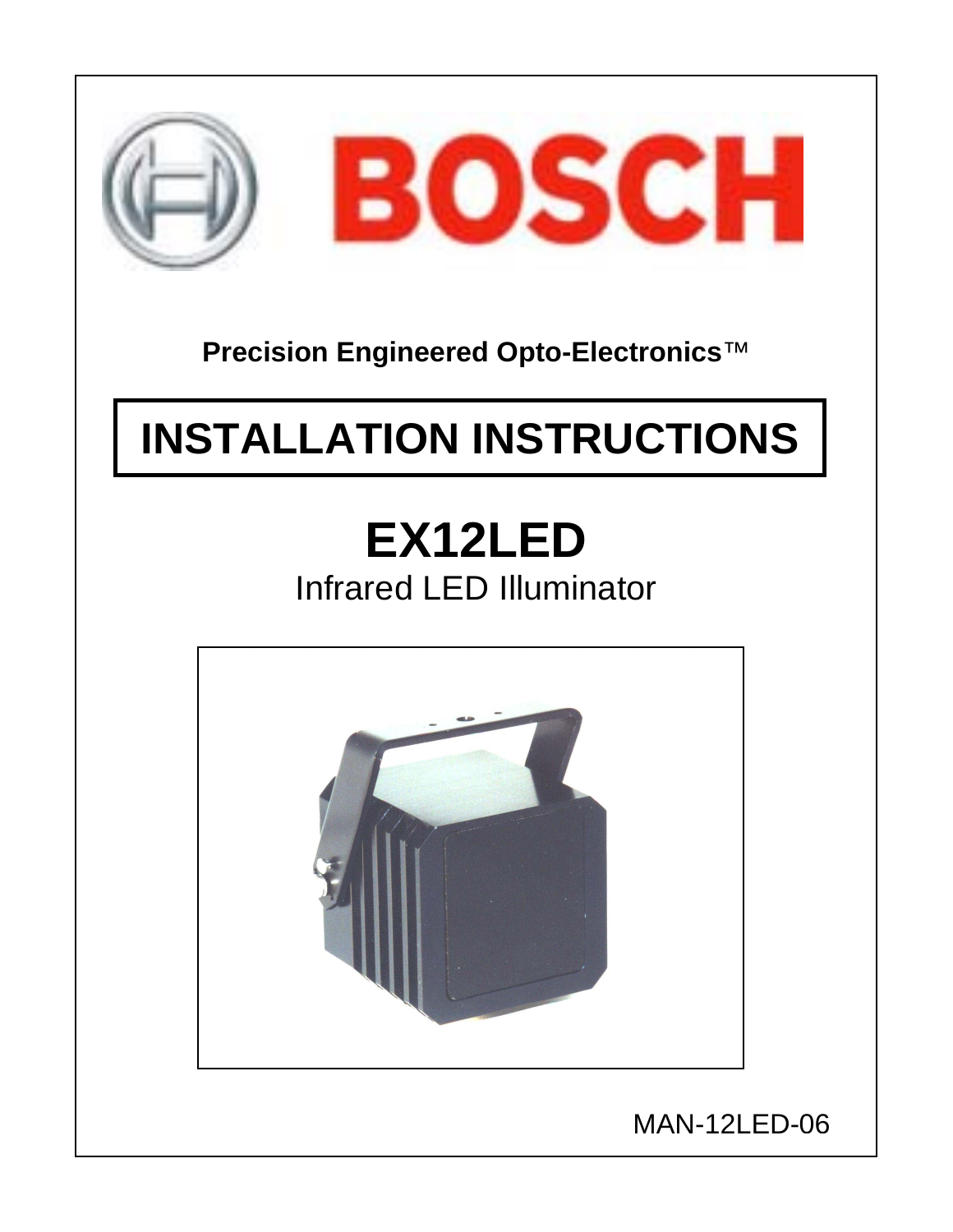#### **IMPORTANT SAFETY INSTRUCTIONS**

- 1. Read these instructions.
- 2. Keep this instruction.
- 3. Heed all warnings.
- 4. Follow these instructions.
- 5. Do not use this apparatus near water.
- 6. Clean only with dry cloth.
- 7. Install in accordance with manufacturer instructions.
- 8. Do not install near any heat sources over manufacture specification temperature.
- 9. Only use attachments/accessories specified by the manufacturer.
- 10. Refer all servicing to qualified service personnel. Servicing is required when the apparatus has been damaged in a way, such as the apparatus has been exposed to rain or moisture, does not operate normally, or has been dropped.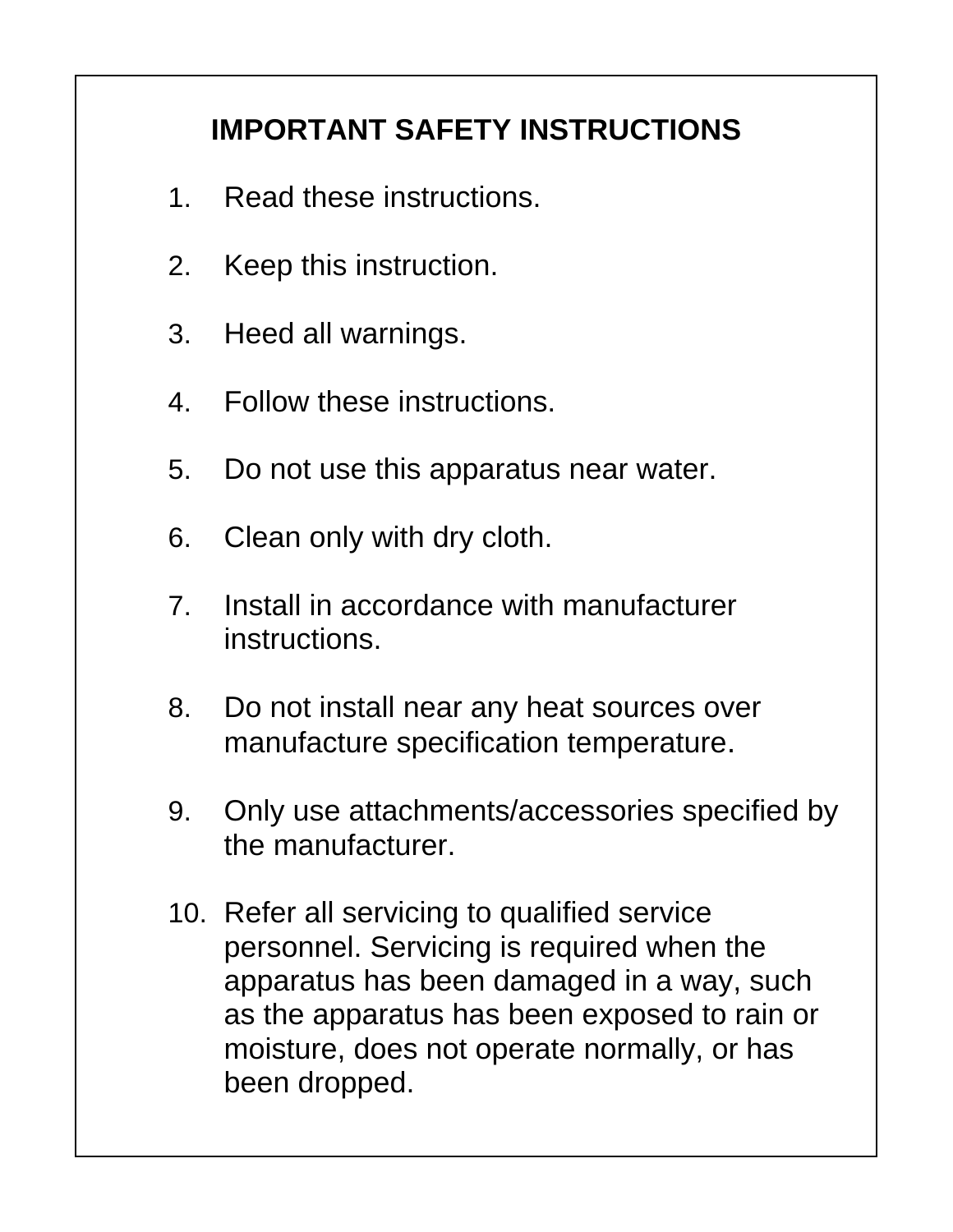For best results, please read this Instruction Booklet prior to installing the **EX12LED** Illuminator Unit.



#### **WARNING!**

CSA Certified / UL Listed CLASS 2 power adaptors must be used in order to comply with electrical safety standards.

#### **Avertissement!**

Le bloc d'alimentation basse tension doit être conforme à la norme CSA / UL. L'alimentation doit être fournie par une unité SELV-LPS ou SELV - classe 2



**EU Directives covered by this declaration:**  $\epsilon$ **72/9/EC Low Voltage Directives 89/336/EEC Electromagnetic Compatibility Directive** 

This installation should be made by a qualified service person and conform to all local codes.

**EXTREME CCTV™** will not be responsible for injuries or damages resulting from the improper installation or use of any product sold by **EXTREME CCTV™,** their agents, distributors or dealers.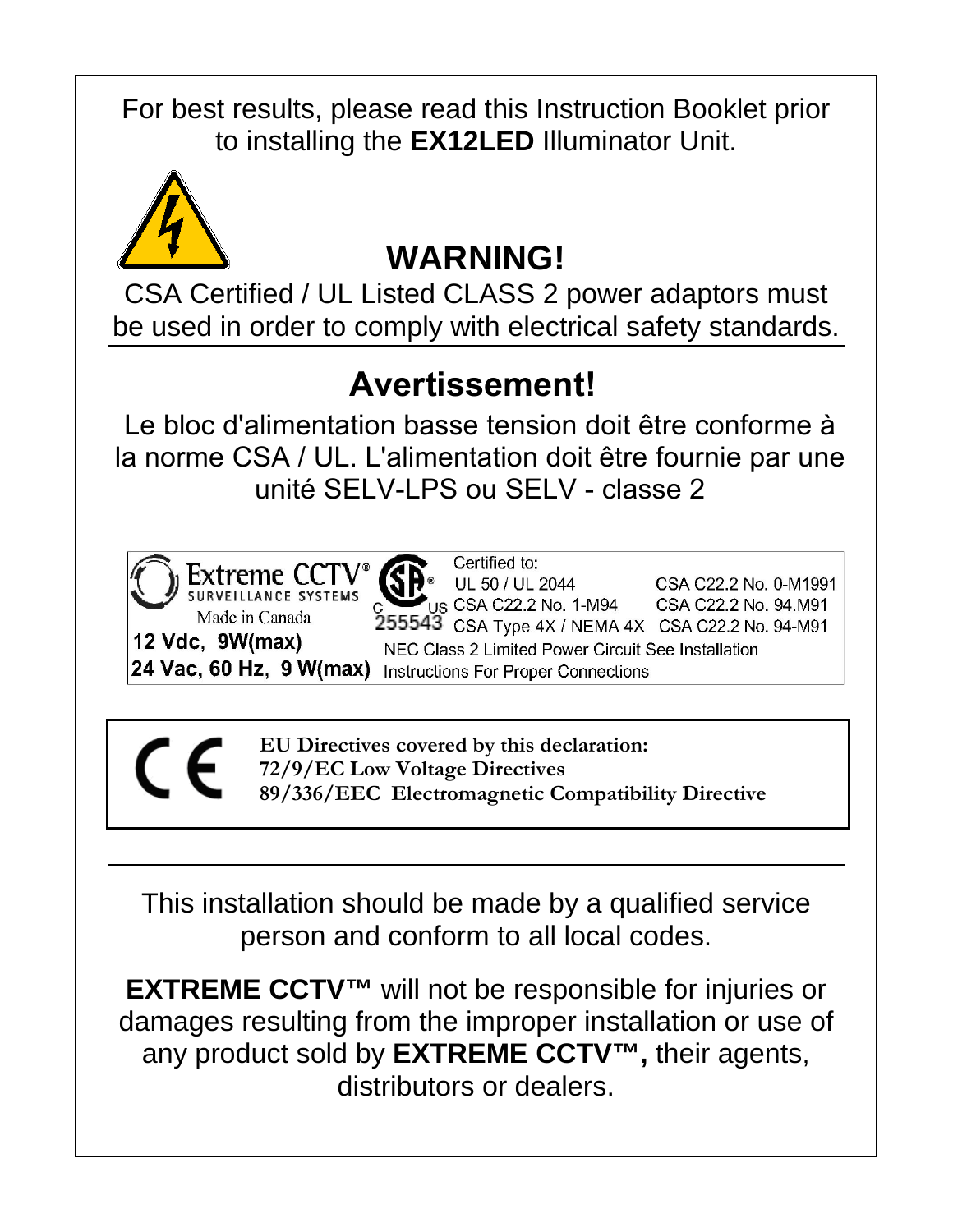*NOTE: This equipment has been tested and found to comply with the limits for a digital device, pursuant to part 15 of the FCC rules. These limits are designed to provide reasonable protection against harmful interference in a residential installation. As part of its' normal operation this device can generate radio frequency energy and if not installed and used in accordance with the installation manual may cause interference to radio communications. However, there is no guarantee that interference will not occur on a particular installation. If the device does cause interference to radio or television reception the user is encouraged to try to correct the interference by one or more of the following measures:* 

*1) Fit Ferrite beads on all cable to and from the power supply box, within the box walls.* 

*2) Route the composite cable between the camera and the power supply in steel conduit piping over the entire run of the cable up to and including connection to a deep conduit base fitted under the camera and a conduit fitting adaptor in the wall of the PSU box.* 

*3) Contact BOSCH Service Center for further advice.*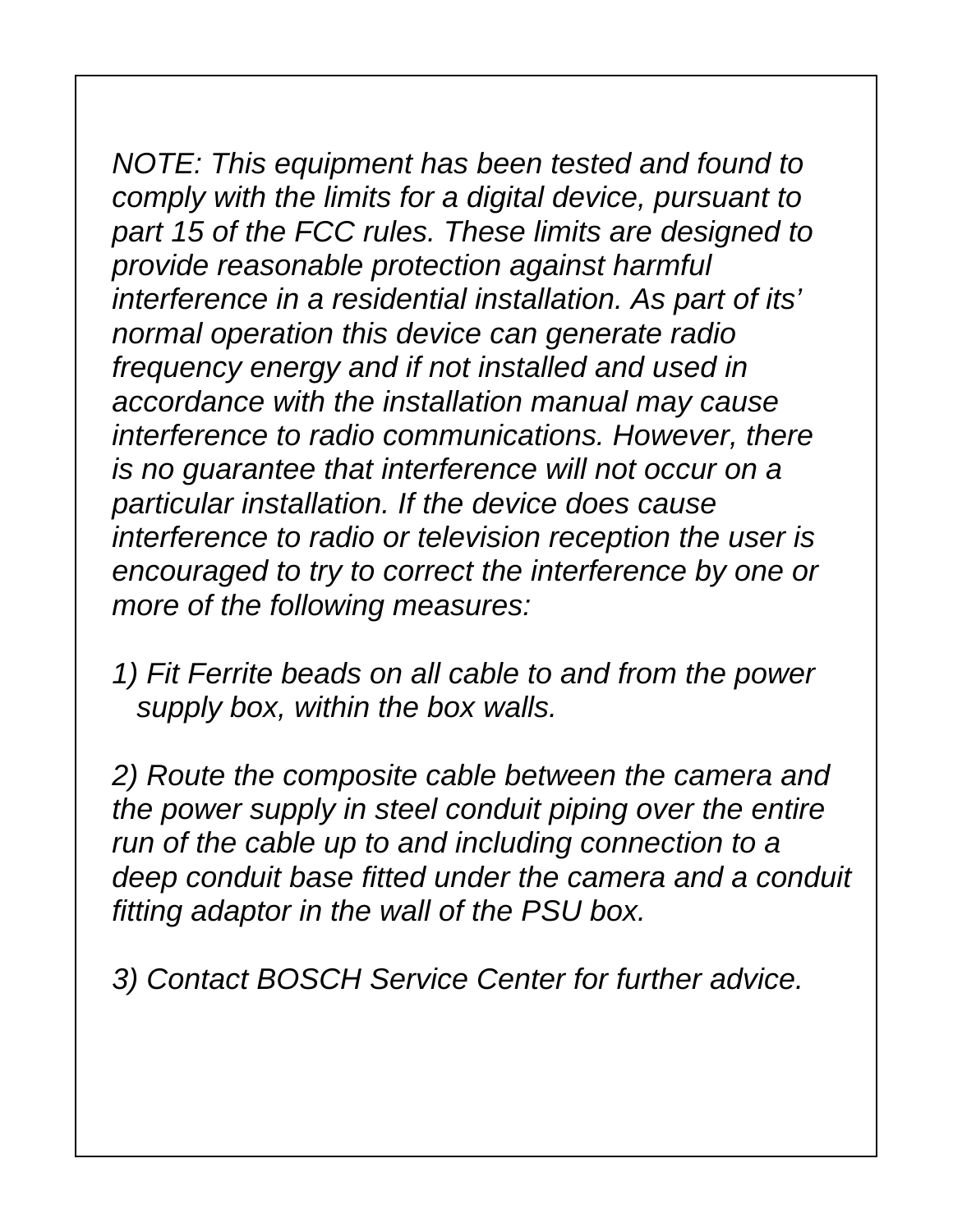#### **INDEX –** *EX12LED*

#### **Page**

| Section 1. Mechanical Specifications 4    |  |
|-------------------------------------------|--|
| Section 2. Input Power Connections7       |  |
| Section 3. Mounting - Illuminator Unit  8 |  |
| Section 4. LED Adjustments  11            |  |
| Section 5. Illuminator Re-Assembly  13    |  |
| Section 6. Troubleshooting Guide 15       |  |
| Section 7. General Specifications 16      |  |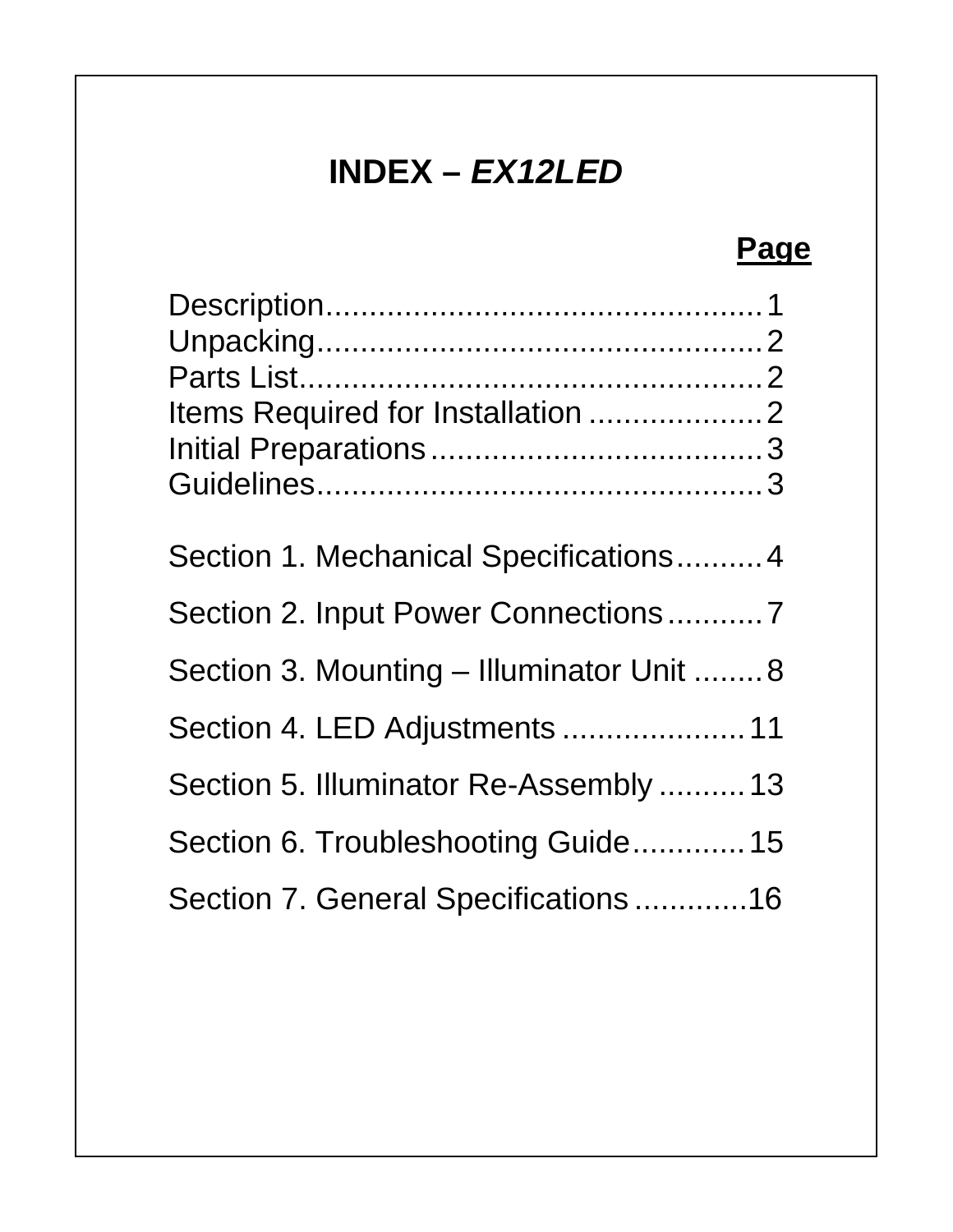#### **DESCRIPTION**

#### The *EX12LED Infrared LED Illuminator*

provides night-time covert lighting for short range indoor and outdoor surveillance when used in conjunction with existing or newly installed monochrome cameras. Its compact cube shape is comprised of 42 LEDs mounted into a solid core CNC machined aluminum housing and beamed through a dark-tinted tough window.

The *EX12LED* has an effective range up to 40 feet and is available in 850nm or 940nm with 30º or 60º beam spread.

A voltage regulator circuit allows for *12-24ac/dc* a range operation; also providing protection from voltage surge, transient spikes, and reverse voltage.

The *FX12LFD* is available in several models designed to meet specific needs.

#### **See the Light. Get the Picture.** ™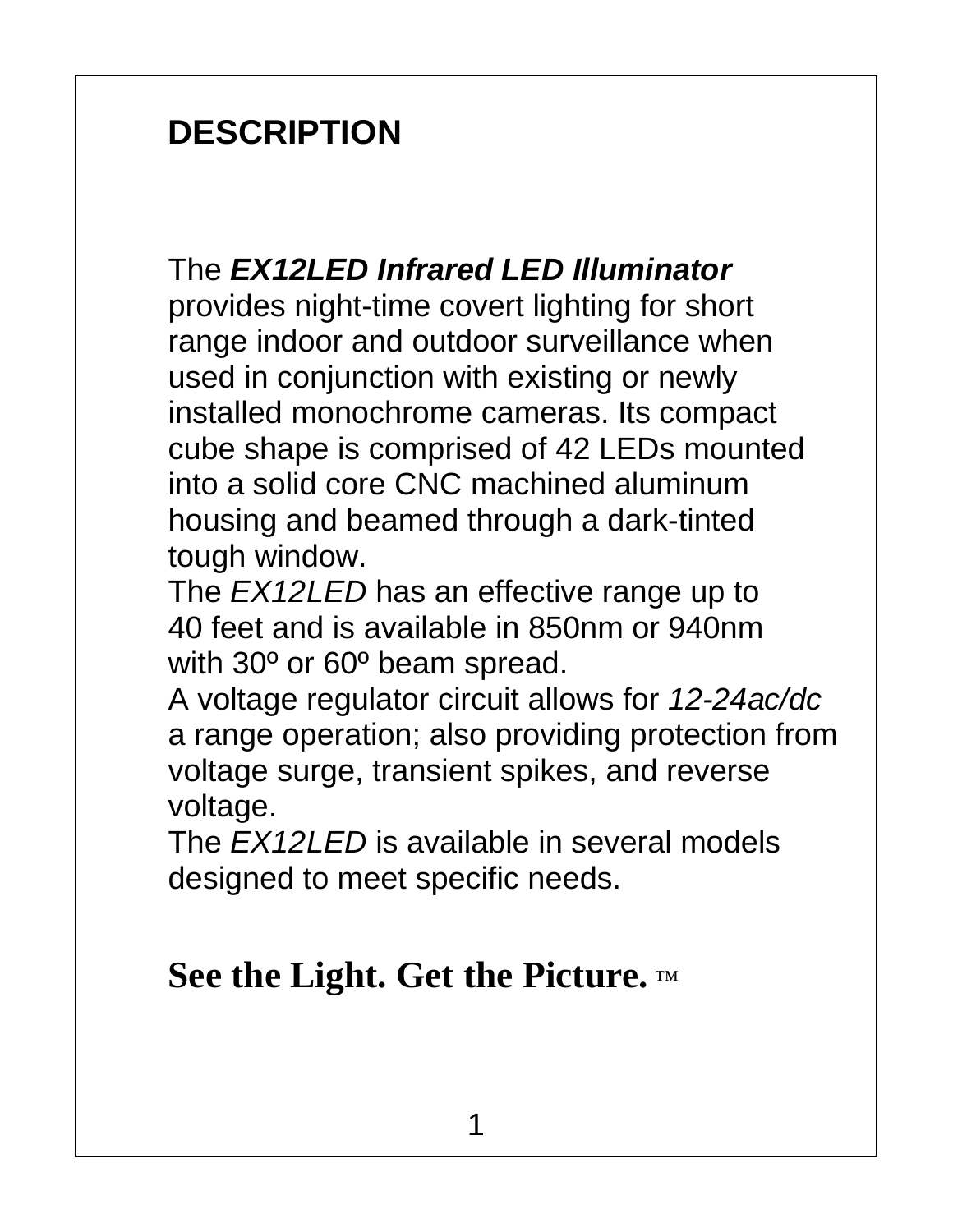#### **UNPACKING**

Care should be taken when unpacking the shipped unit. Check the parts list and confirm all items have been located. Inspect the equipment thoroughly to ensure nothing was damaged in transit.

Contact BOSCH Service Center if a problem is noted, see the rear page of this booklet for contact numbers.

**PARTS LIST** (items supplied with unit)

- *EX12LED* Unit including one "**U**" shaped mounting bracket with fasteners - Installation Instructions booklet

#### **ITEMS REQUIRED FOR INSTALLATION**

(Not supplied with unit)

- Philips screwdriver
- Small slotted screwdriver
- Mounting screws, etc.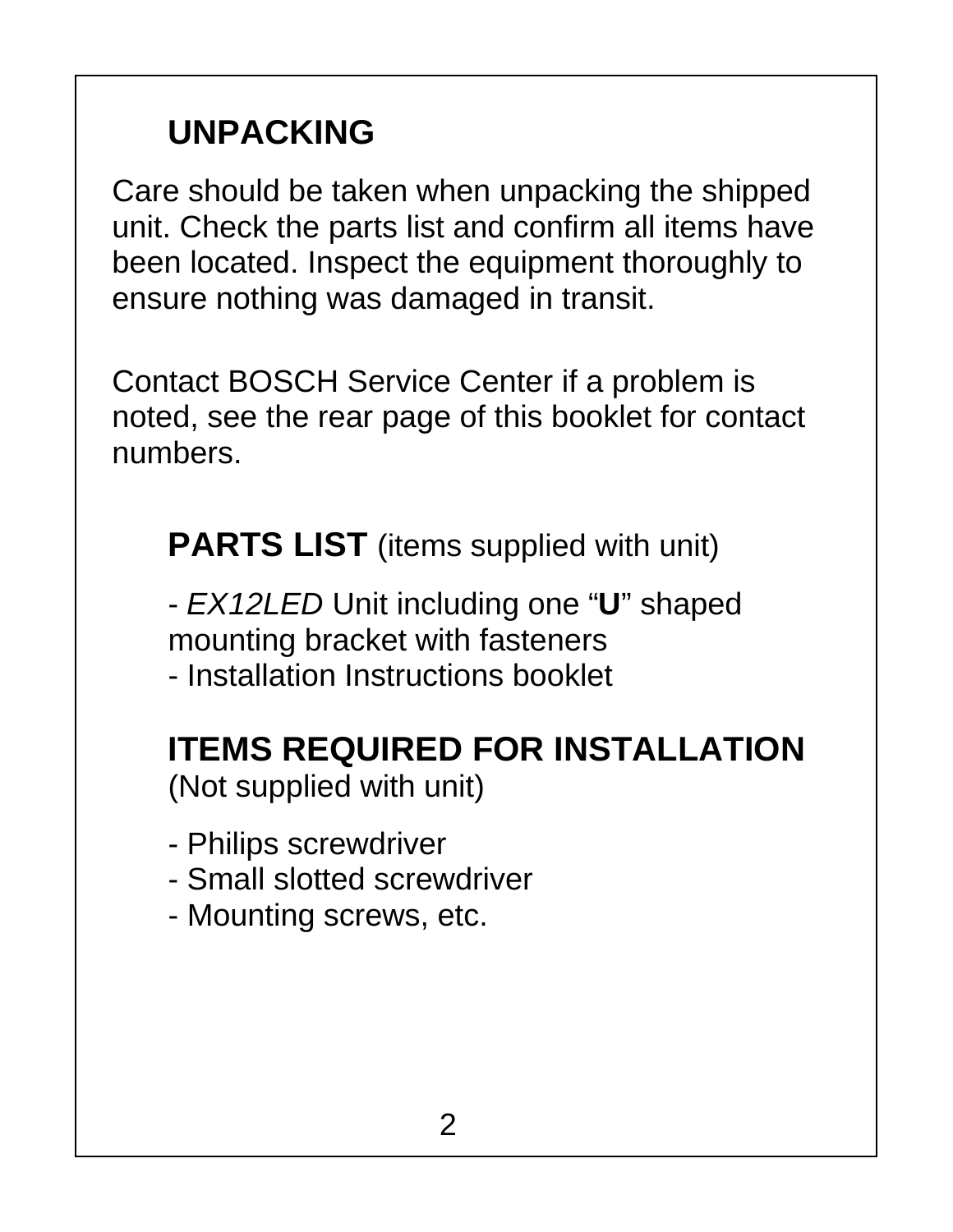#### **INITIAL PREPARATIONS**

- The *EX12LED* operates in either Vdc or Vac mode. The power input supply voltages can be 12-24VAC/DC See *Section 2, Input Power Connections – Reference Only.*
- $\triangleright$  Determine the optimum location for the Illuminator unit.

*See Section 3, Mounting-Illuminator Unit.*

 $\triangleright$  All units have been tested prior to shipment, but it is advisable to check the unit's operation before installation.

# **GUIDELINES**

The installation and set-up of the *EX12LED* is explained in Sections 3 and 4.

It is important that these steps are followed in sequence: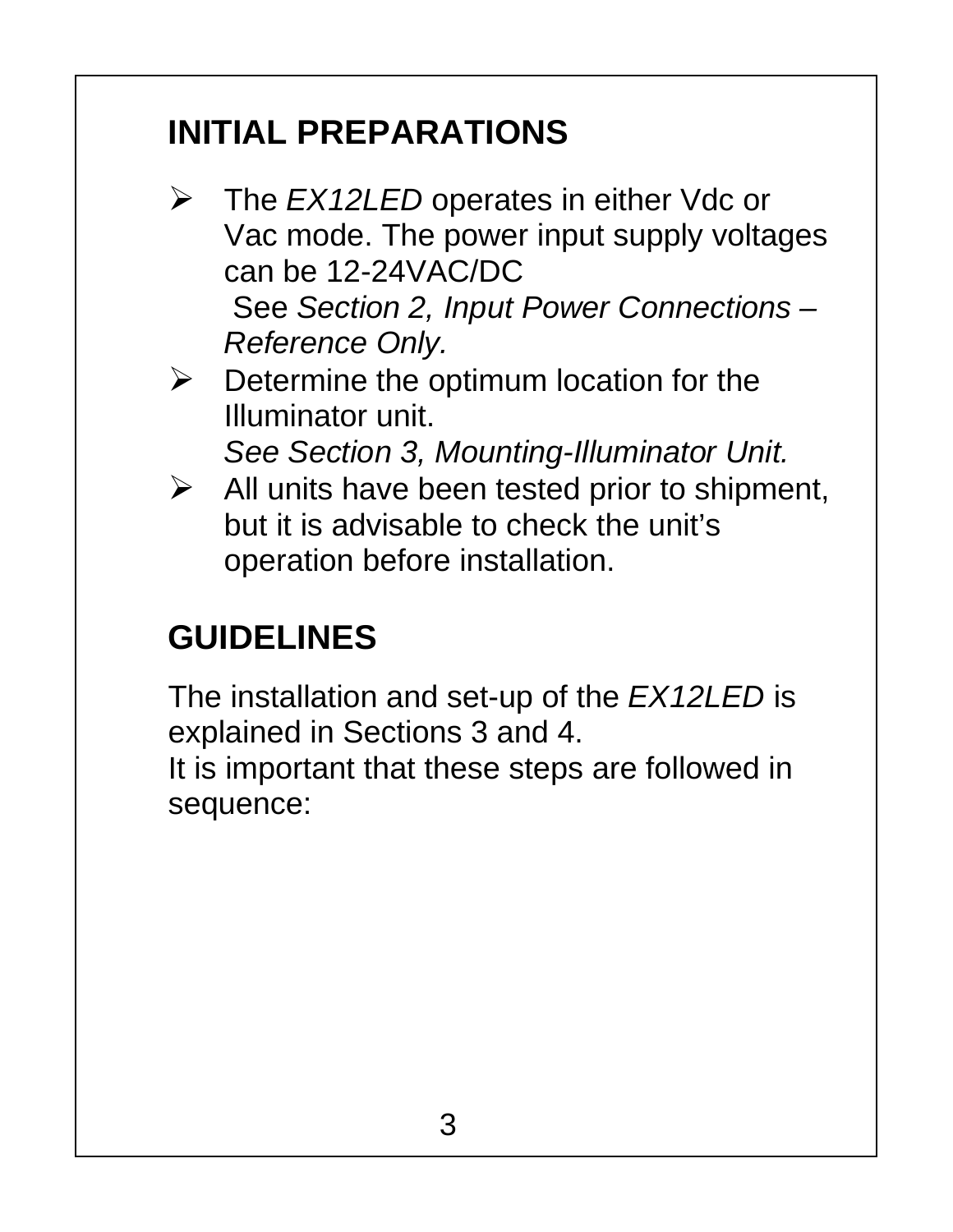#### **1. MECHANICAL SPECIFICATIONS**

(See *Section 7 - General Specifications*, for additional information)

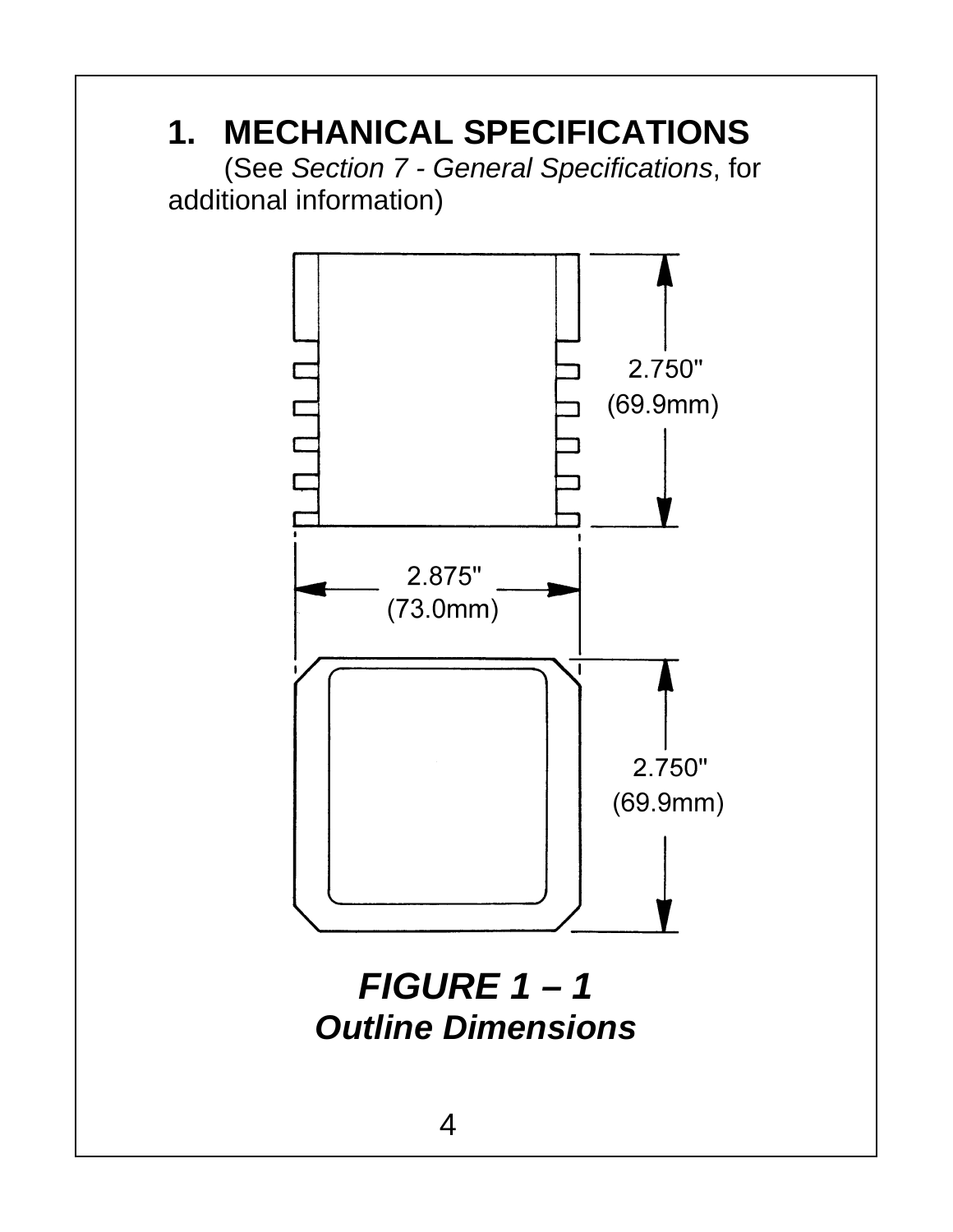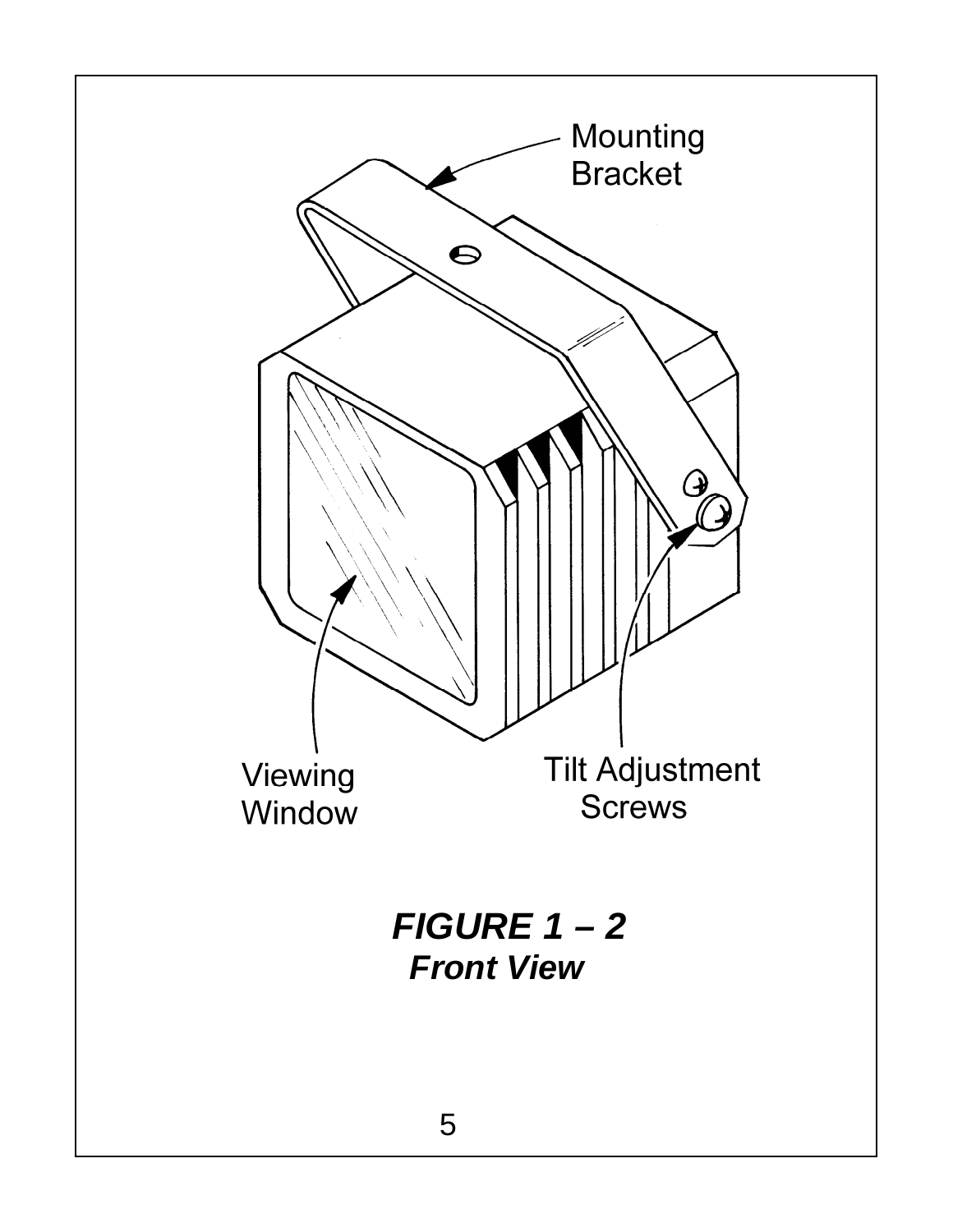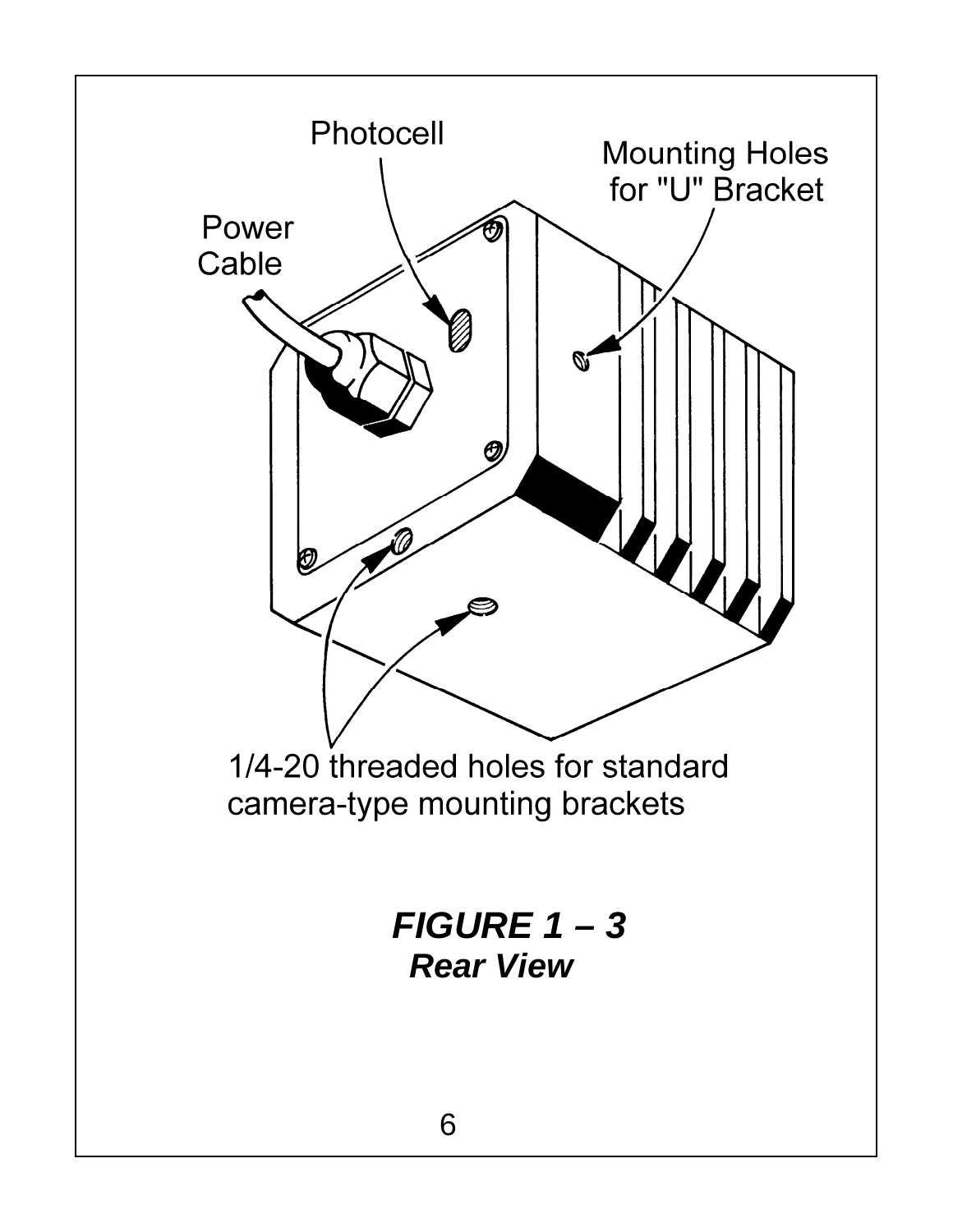#### **2. INPUT POWER CONNECTIONS – Reference Only**

The voltage operating range is 12~24AC/DC. Note: input leads are not polarity dependent.



*FIGURE 2 - 1 Voltage Regulator Board (VRB)*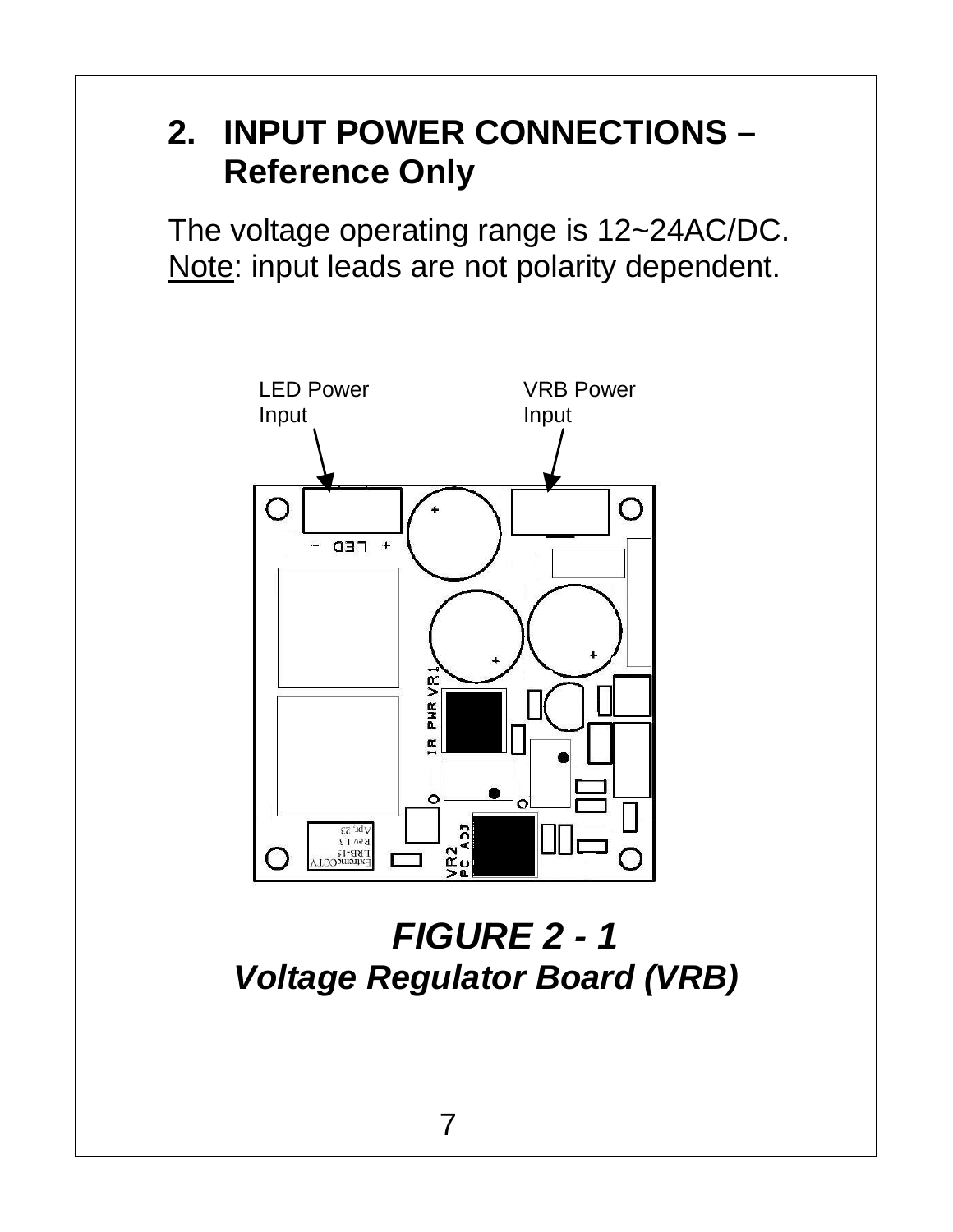## **3. MOUNTING - ILLUMINATOR UNIT**

Select a suitable location that is protected from accidental damage, tampering, and environmental conditions exceeding the LED's specifications.

*Caution: The selected mounting location should not place the camera in a situation where its environmental specifications could be exceeded. See page 16. Ensure the selected location is protected from falling objects, accidental contact with moving objects, and unintentional interference from personnel. Follow all applicable building codes.* 

The following installation guidelines must be followed:

- Locate the camera such that it cannot be easily interfered with, either intentionally or accidentally.
- Select a mounting surface capable of supporting the combined weight of the camera and mounting hardware under all expected conditions of vibration and temperature.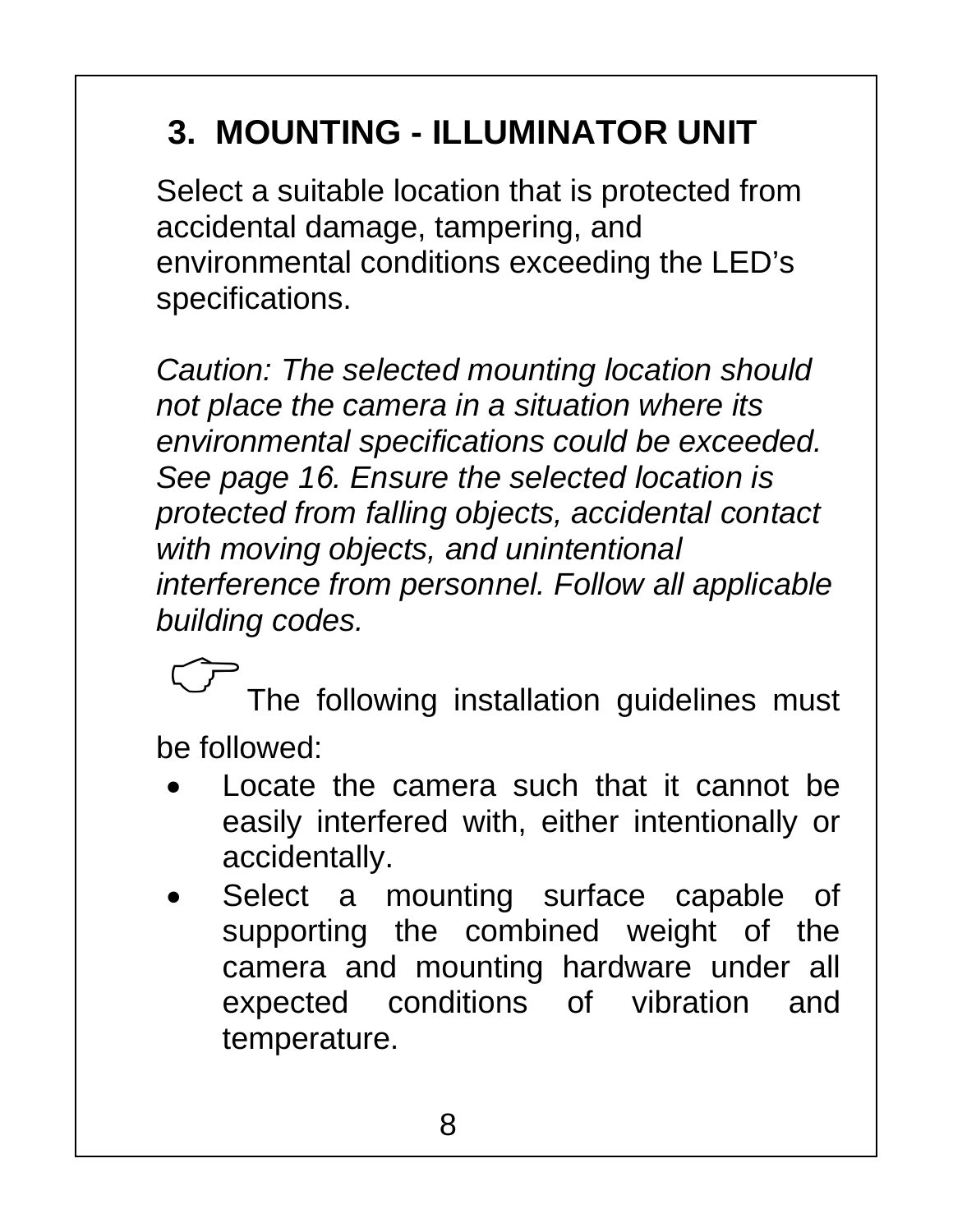- Secure all cabling.
- Installations on drywall must use a ¼" bolt and drywall butterfly type anchor or superior connection.

The EX12LED can be mounted to any flat surface. The supplied "U" shaped mounting bracket allows for tilt as well as rotation. If this mounting bracket does not suit the needs of the installation, the installer can utilize either of the two ¼-20 camera-mount holes located in the housing (see *Figure 1-3* on page 6). The choice of camera-type mounting brackets is left to the installer.

- Step 3.1 Mount the "U" bracket to the chosen mounting surface and attach the *EX12LED* with the supplied adjustment screws. See *Figure 3-1* on page 10.
- Step 3.2 Tighten the *EX12LED* into its approximate viewing direction. *Proceed to Section 4.*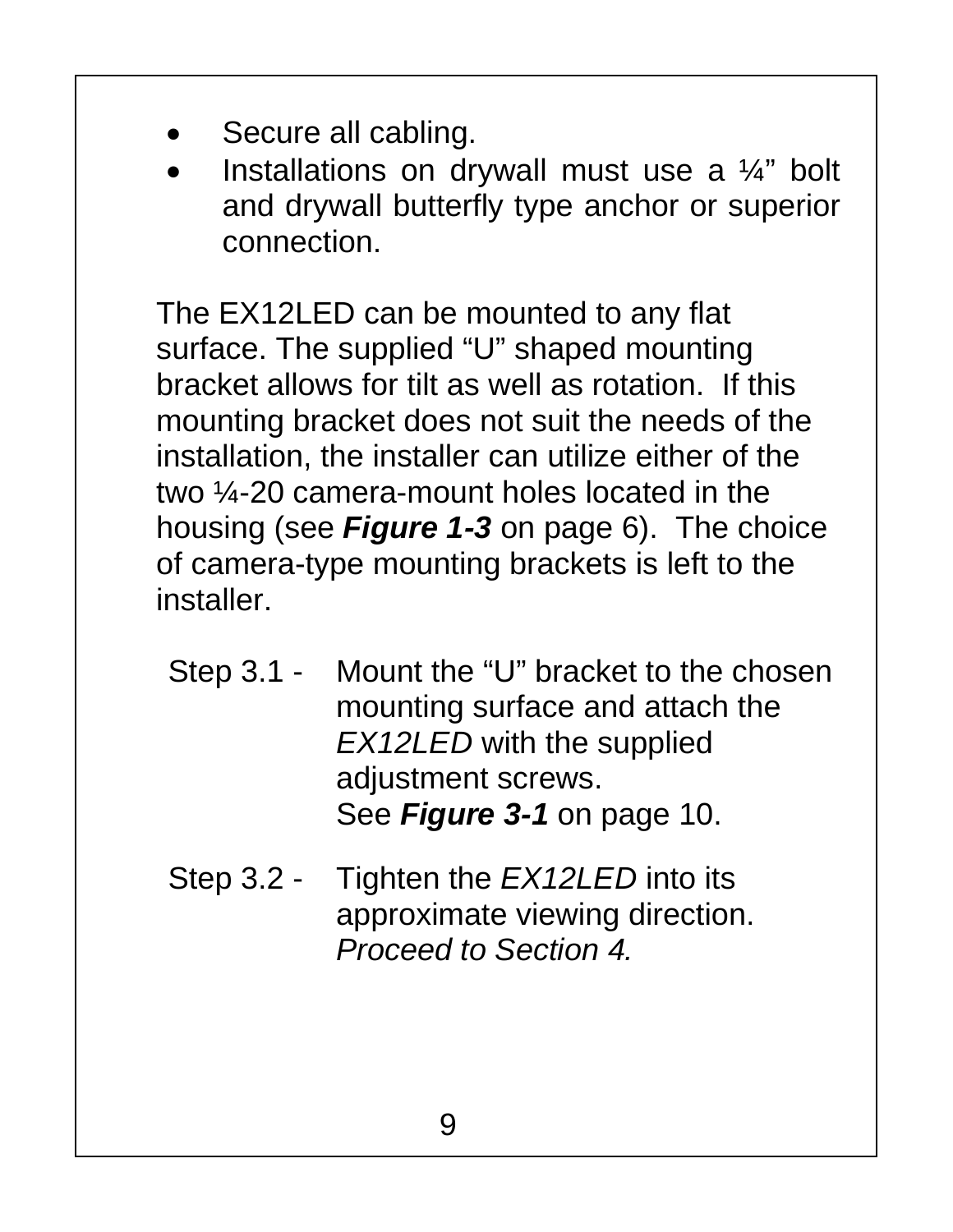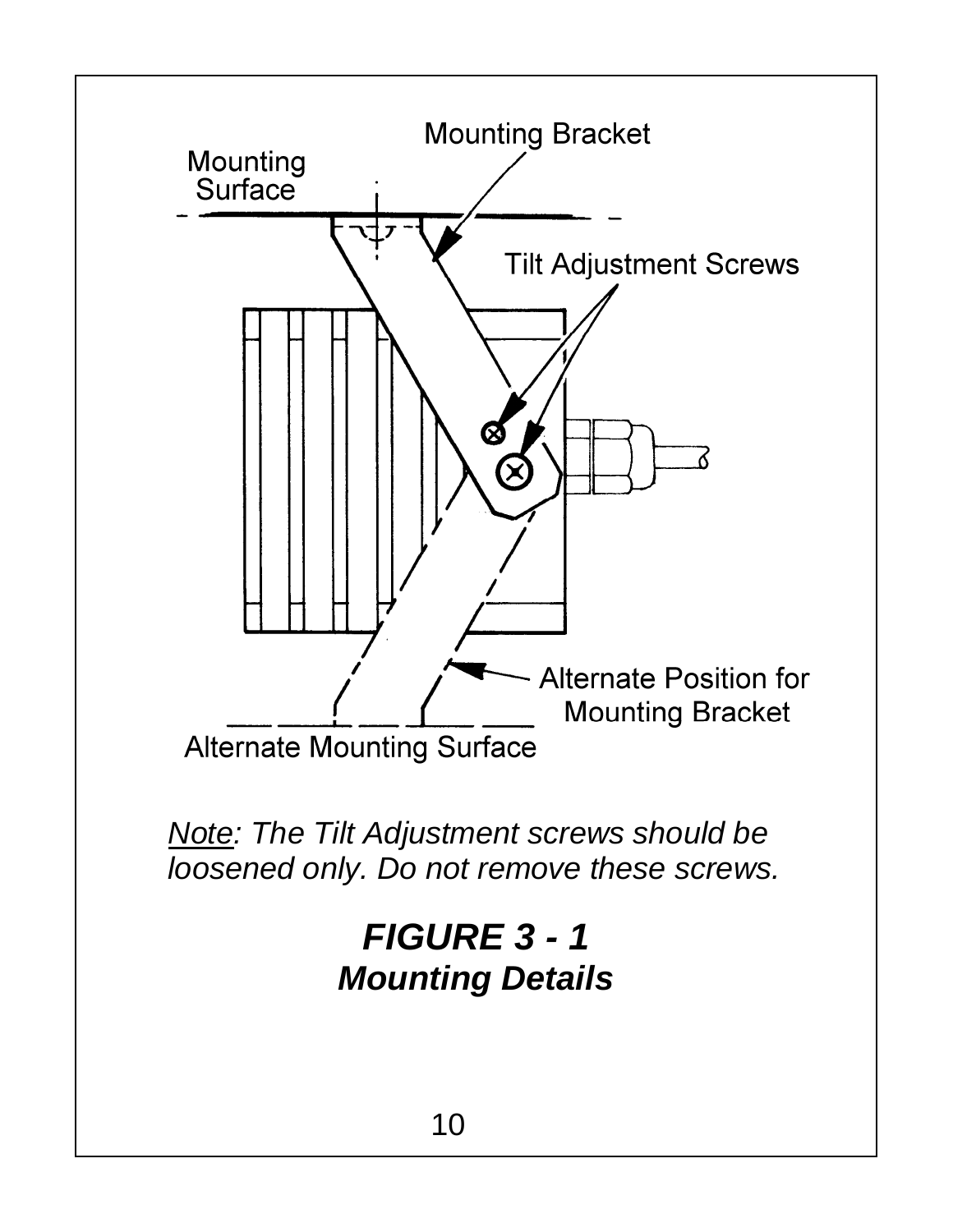# **4. LED ADJUSTMENTS**

#### **Note:**

The current setting of LED is 0.9A by manufacturer default. End user not advisable for adjustment.

For photocell "On/Off" light-level adjustment, rotate **VR2.** Clockwise is off and counter-clockwise is on.



#### *FIGURE 4 - 1 LED and Photocell Adjustments*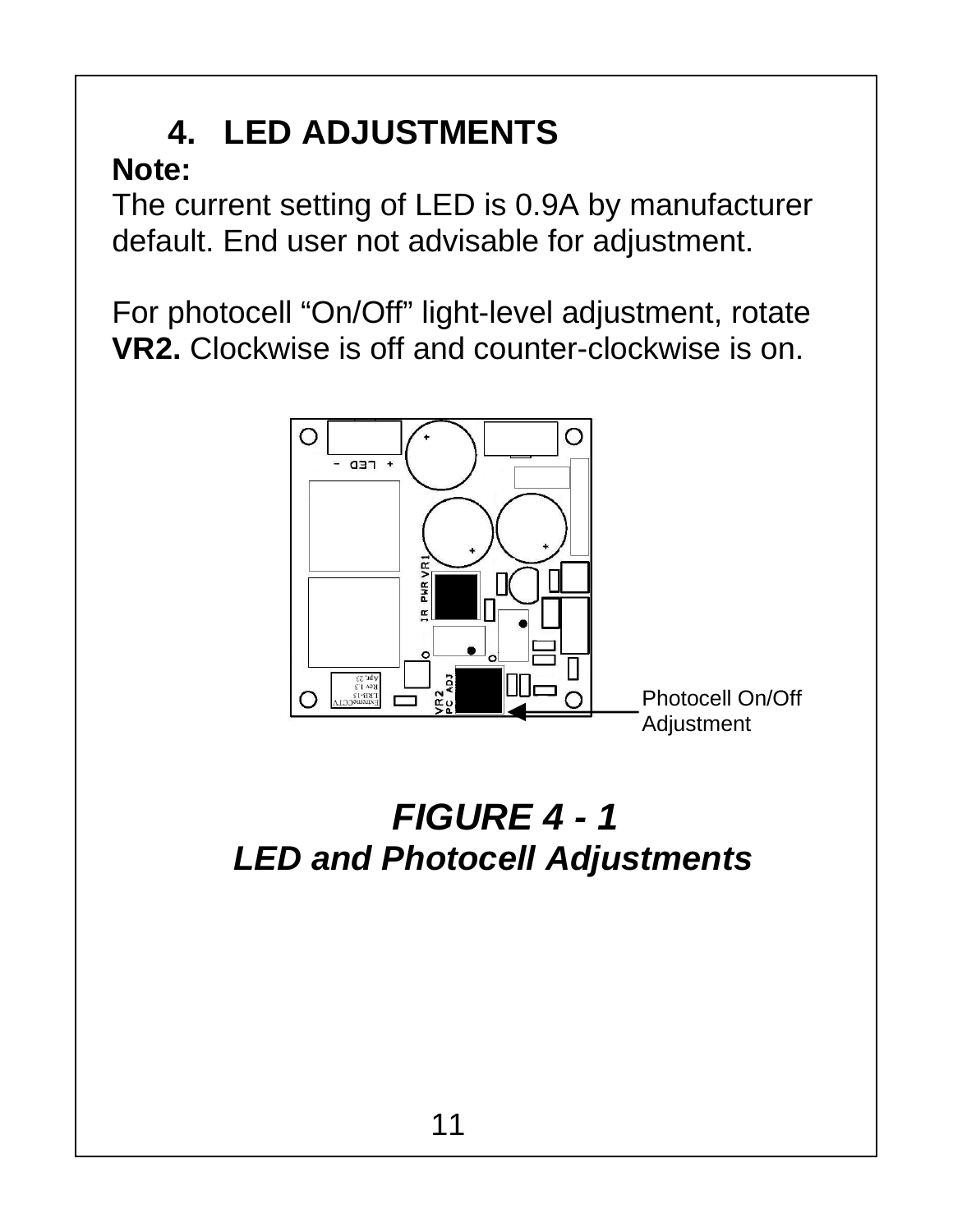# **5. ILLUMINATOR UNIT RE-ASSEMBLY**

Make sure the input power wires are properly connected and tightened into the terminal block, all holes are sealed against moisture penetration and all mounting screws are tight.

- Step 5.1 Check the gasket attached to the rear cover plate has not been dislodged or warped.
- Step 5.2 Gently press the rear cover into place, making sure the gasket is properly seated and the photocell is centered in its viewing window. See *Figure 5-1* on page 14.
- Step 5.3 Attach the rear cover to the housing.
- Step 5.4 Ensure the power cable has enough slack so that it is not stressed or crimped when the *EX12LED* unit is fixed into its final mounting position.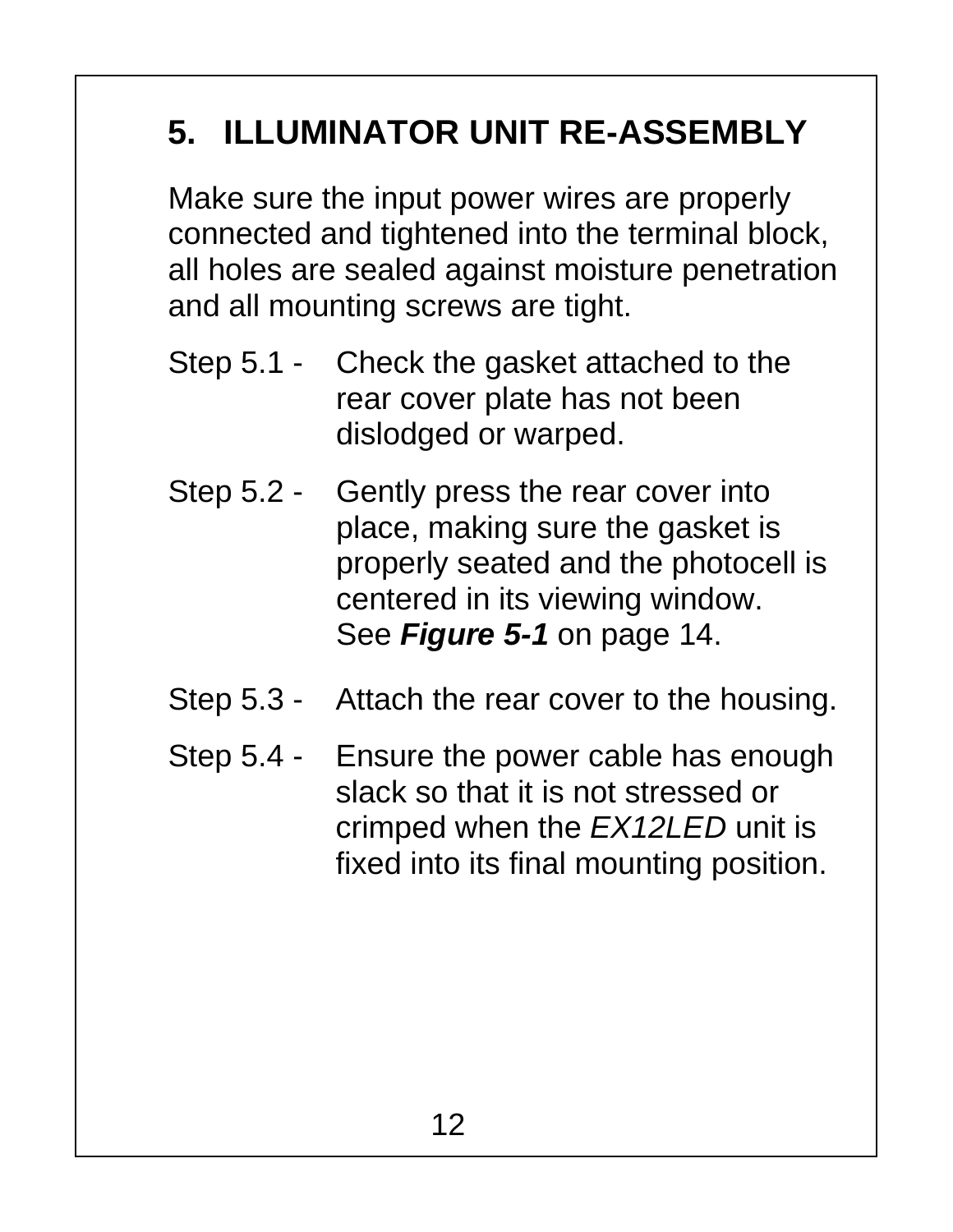

#### *FIGURE 5 – 1 Rear Cover Re-Assembly*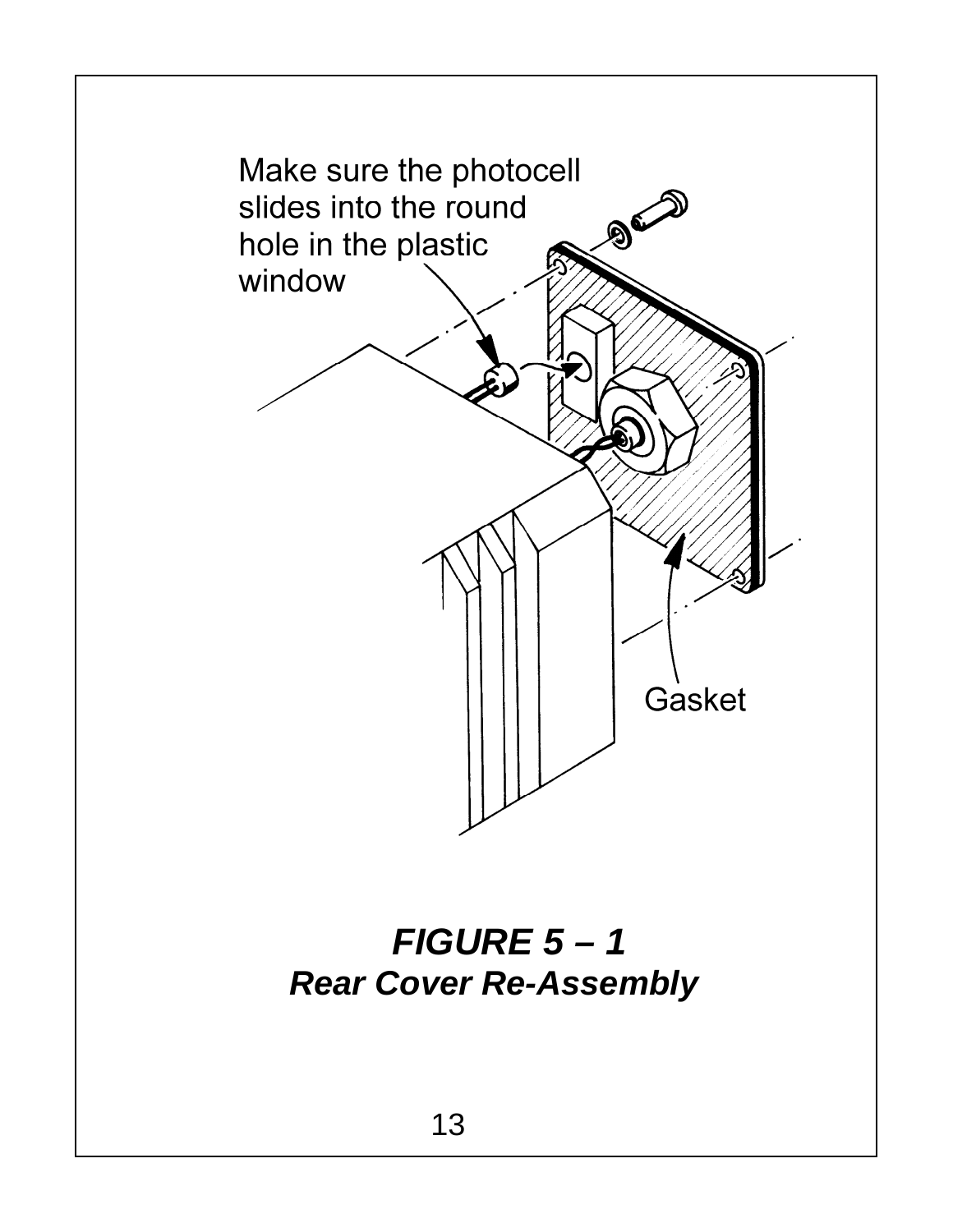### **6. TROUBLESHOOTING GUIDE**

| <b>PROBLEM</b>                        | <b>POSSIBLE SOLUTION</b>                                                                                                                                                                                                         |
|---------------------------------------|----------------------------------------------------------------------------------------------------------------------------------------------------------------------------------------------------------------------------------|
| <b>Fuse Blows</b>                     | - Check fuse rating.<br>- Check for shorting<br>between the enclosure<br>and the input power.                                                                                                                                    |
| Don't know if LEDs are<br><b>"ON"</b> | 850nm LEDs will have a<br>faint red glow when<br>"ON".940nm LEDs are<br>covert. Aim the LEDs<br>directly at an IR sensitive<br>camera to see the lights<br>or wait for the LEDs to<br>warm up (two minutes).<br>Feel for warmth. |
| LEDs are not "ON"                     | Cover the photo sensor<br>to activate power to the<br>LEDs (up to 30 seconds<br>delay for activation).<br>Adjust the photocell's<br>variable resistor towards<br>the "ON" position. Adjust<br>power to the LEDs.                 |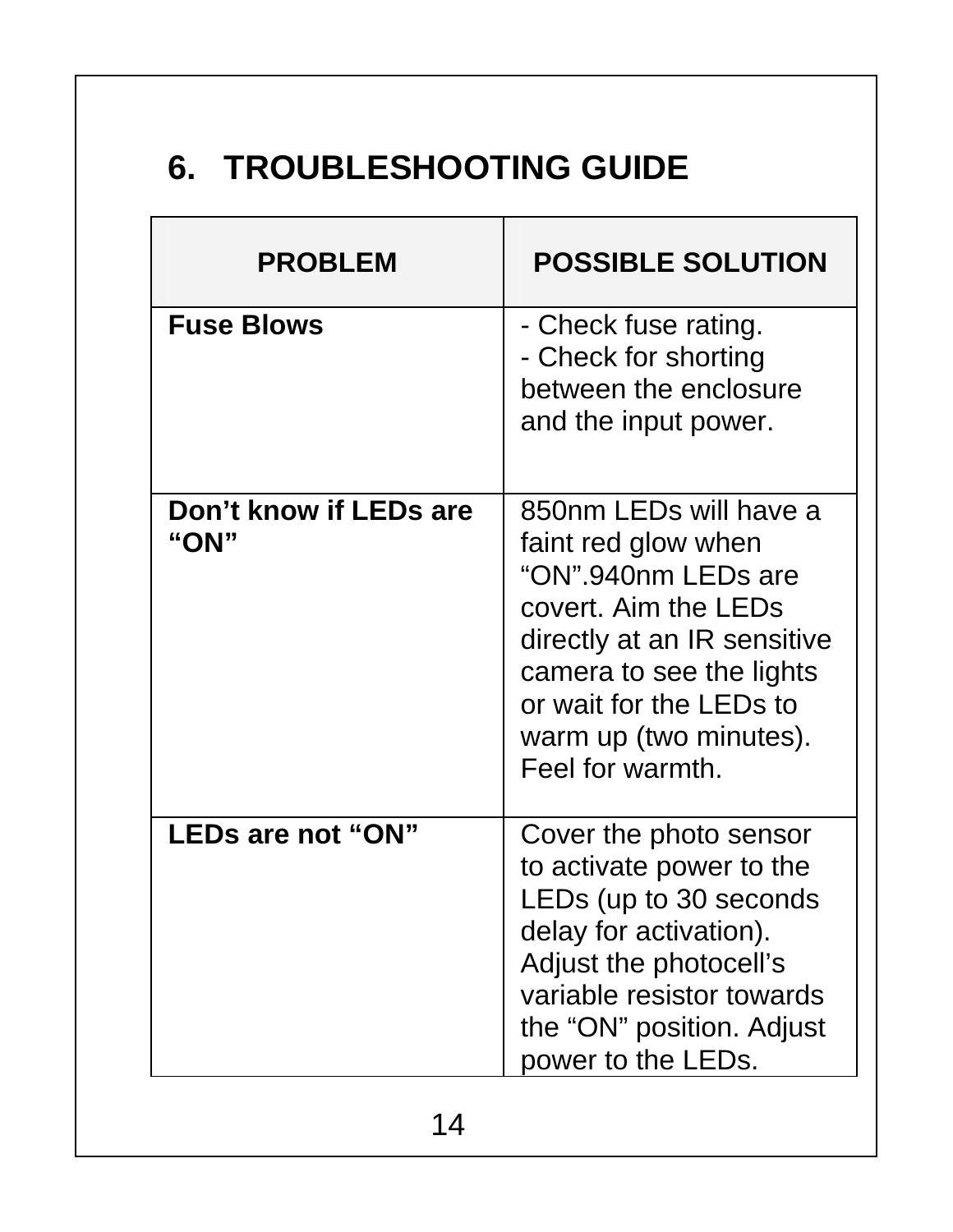| <b>PROBLEM</b>                                                                   | <b>POSSIBLE SOLUTION</b>                                                                                                                                                                                                                                                                                                   |
|----------------------------------------------------------------------------------|----------------------------------------------------------------------------------------------------------------------------------------------------------------------------------------------------------------------------------------------------------------------------------------------------------------------------|
| <b>LEDs are not turning</b><br>"OFF" when sufficient<br>ambient light is present | - Make sure the photo<br>sensor is not covered or<br>hidden behind any<br>object.<br>- Check that the photocell<br>is recessed in the<br>viewing window.<br>- Adjust the photocell's<br>variable resistor towards<br>the "OFF" position.<br>The LEDs will stay "ON"<br>or "OFF" if the<br>adjustments are at full<br>turn. |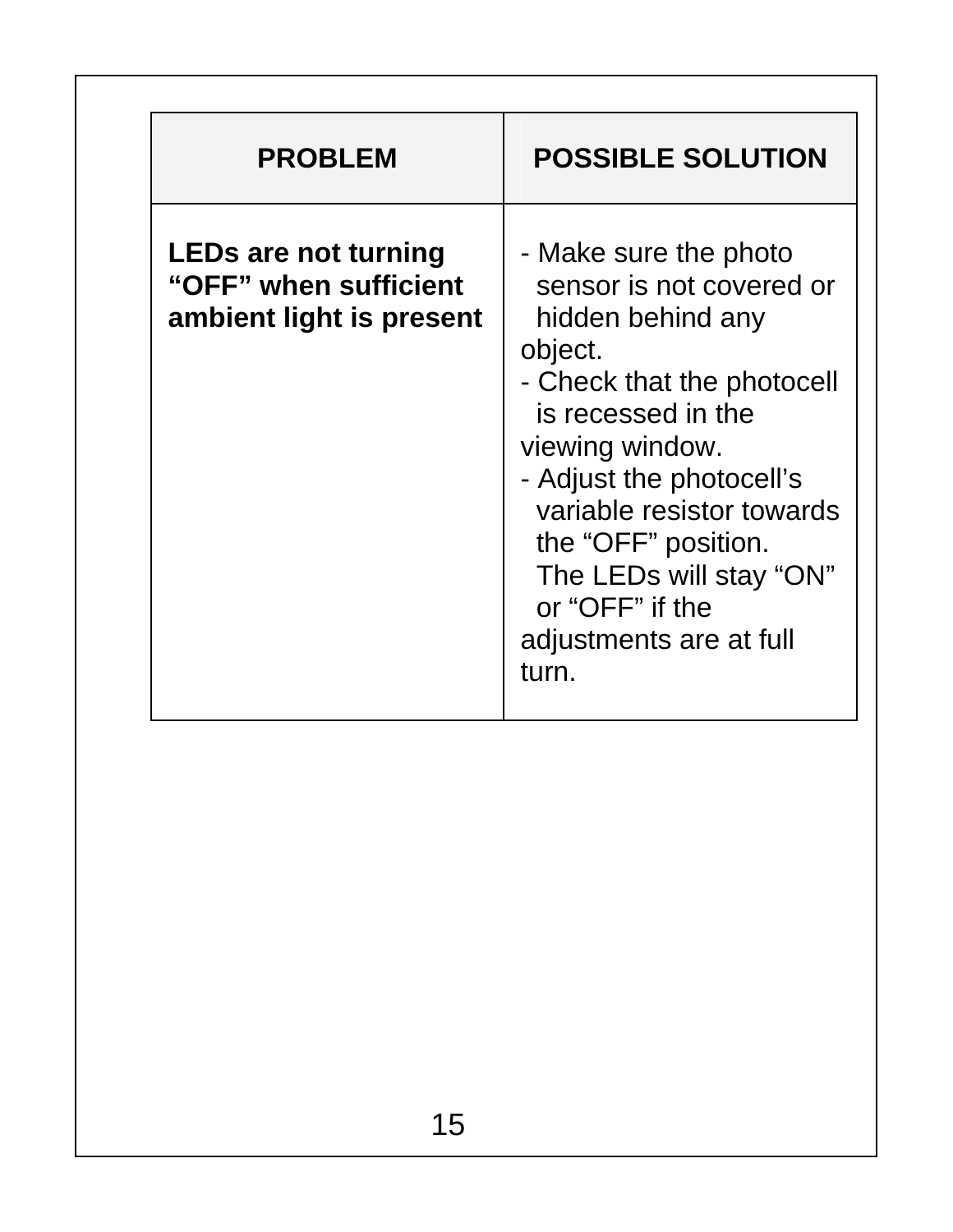## **7. GENERAL SPECIFICATIONS**

| LED Type High Perf. 850nm / 940nm                    |
|------------------------------------------------------|
| LED Beam Angles  60deg. (W), 30deg. (M)              |
| Operational Range-20°C to +50°C<br>( -4°F to 122°F ) |
| Humidity Range Up to 85% (relative)                  |
| Power Supply  12V dc or 24V ac<br>(60Hz), 9W         |
| Viewing Window  Acrylic                              |
| Housing  CNC Aluminum<br>Anodized                    |
| Dimensions W: 2.875" (73.0mm)                        |
| H: 2.750" (69.9mm)                                   |
| $D: 2.750"$ (69.9mm)                                 |
| Weight  1.0 lbs. (454g)                              |

 *Subject To Change Without Notice*